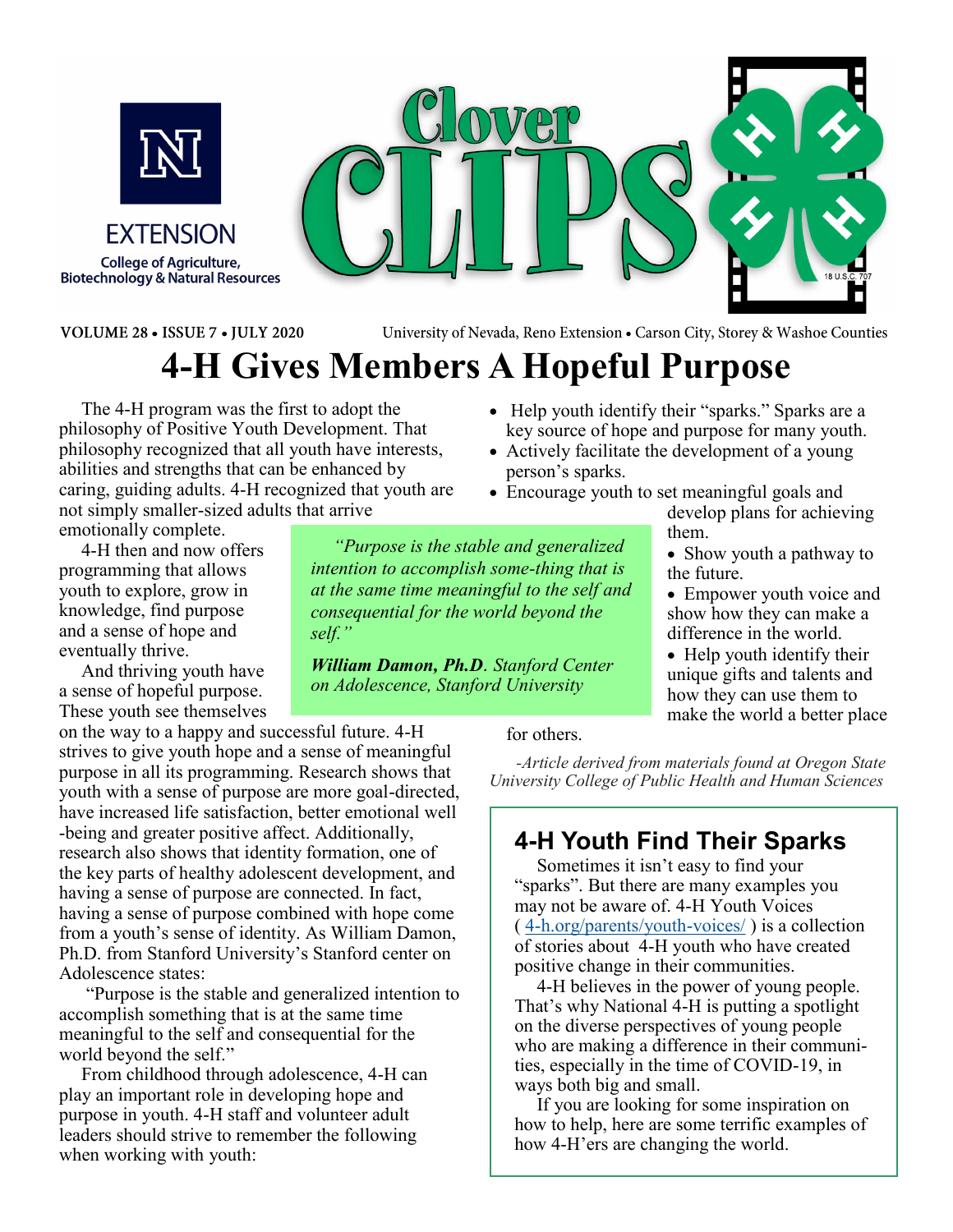# **Nevada State 4-H Virtual Opportunities for July**

For the health and well-being of our 4-H families, volunteers, and professionals, we are still planning several virtual opportunities for youth across the state this summer. Some of the events that will take place in July are:

**Monday, July 6-** *4-H Science: Explore STEM-*You will explore STEM by learning, doing, and completing fun and exciting challenges. Topics will include GPS/GIS, principles of flight, robotics, coding, properties of matter. This is a three-week session and will take place every Monday & Wednesday from 11:30 a.m. until 12:30 p.m. and is open to youth ages 7 to 11 years old. To register, go to https:// www.eventbrite.com/e/4-h-science-explore-stemregistration-110709384750

**Monday, July 6-** *Yoga at Home-*Join us and follow along with Rebe Yogini as she teaches some simple yoga techniques. All ages and experience welcome. You will need an area outside or a clear area of your home



where you can move around freely and lay on the floor. A yoga mat is helpful to prevent slipping and if outside to protect you from laying on the bare ground. A large beach towel will work as well. Videos can be found on Clark County 4-H Facebook Page.

**Wednesday, July 8-** *4-H Building Youth for the Future: Career Planning*-Building the perfect resume, cover letter, and preparing for an interview are key to success in landing the perfect job. And it's never too early to start building those within your portfolio - even if you've never had a job. Youth will complete this series with resume, cover letter, and interview practice under their belt and be ready to tackle the real-world workforce. Join us for this impactful online four-session workshop open to youth ages 15- 19. Classes are once a week from 1:00 p.m. until 2:30 p.m. To register, go to https://www.eventbrite.com/ e/4-h-building-youth-for-the-future-careerplanningregistration-110872484586

**Wednesday, July 8-** *4-H Building Youth for the Future: Psychology Basics-*What does mental health really mean? How many people are affected by mental health issues such as anxiety and depression? Be part of the solution by learning the answers to those questions and more. Intended for advanced level youth who are interested in learning more about mental health, why it is important to overall well-being, and steps that promote understanding and action. Join us for this transformative online four-session workshop! This workshop will be held once a week for 4 weeks at 3:00-4:00 p.m. and is open to youth ages 12- 19. To register, go to https://www.eventbrite.com/e/4 h-building-youthfor-the-future-psychology-basicsregistration-110707543242

**Thursday, July 9-** *4-H Arts: Cultural Awareness through Culinary Arts*-So much can be learned about a culture through the food choices that people make. The rich cultural history and creativity involved in the culinary arts spans the globe and unites people everywhere. Some of the countries we will visit include Honduras, Jamaica, Bolivia, Germany, Australia, Philippines, Botswana, and Laos. We will dive into their culture, traditions, unique natural features and their FOOD! Cultural awareness activities will help students foster an innovative and creative mindset while collaborating with others about their tasty creations.  The course will visit five continents and eight countries, soaking up the culture through food. This program is open to youth ages 11-15, and will be held twice a week (Tuesdays and Thursdays) for 4 weeks from 2:00 p.m. until 3:15 p.m. To register, go to https://www.eventbrite.com/e/4-h-arts-culturalawareness-throughculinary-arts-registration-110714130946

**Tuesday, July 14-** *4-H Virtual Camp: Team Building Activities-*With the unfortunate cancelation of all of the 4-H Camps this summer and knowing that we have a lot of 4-H'ers across the state missing camp-we are offering a couple of activities that are favorites at 4-H Camps. On July 14, at 2:30 p.m., join 4-H'ers from across the state-many of whom are your summer camp friends-to participate in some virtual traditional camp team building activities and group socialization! Open to any youth aged 9 to 18 and you don't have to have gone to camp before. To register, go to https://unr.zoom.us/meeting/register/ tJEkfumtrj4uEtJ4UBSGc8Y2\_c73aYqbg\_jH

**Wednesday, July 29***- 4-H Virtual Campfire-*How does most summer camps end? With the campfire! Come join in a statewide 4-H Campfire, make S'mores at home, sing camp songs led by some amazing 4-H teen leaders and enjoy the company of other 4-H members. This will mark the end of what would have been our summer 4-H camping season and get everyone ready for the 2021 camping season where we will have MANY opportunities for youth to come to camp!! Register at https://unr.zoom.us/meeting/ register/tJIkc-ipqjwvGtGIn0o6OjnBxvYkLvCrIiJq

We are also working on details and funding for two virtual projects for youth this summer. One involves animal science, and the other is on foods and nutrition. As soon as funding is secured for these activities-so that there is no cost to our 4-H families at this time, those will be launched.

Be sure to watch the University of Nevada 4-H Youth Development Facebook page for more opportunities! Our methods are changing, but our 4-H mission remains the same-To Make the Best Better!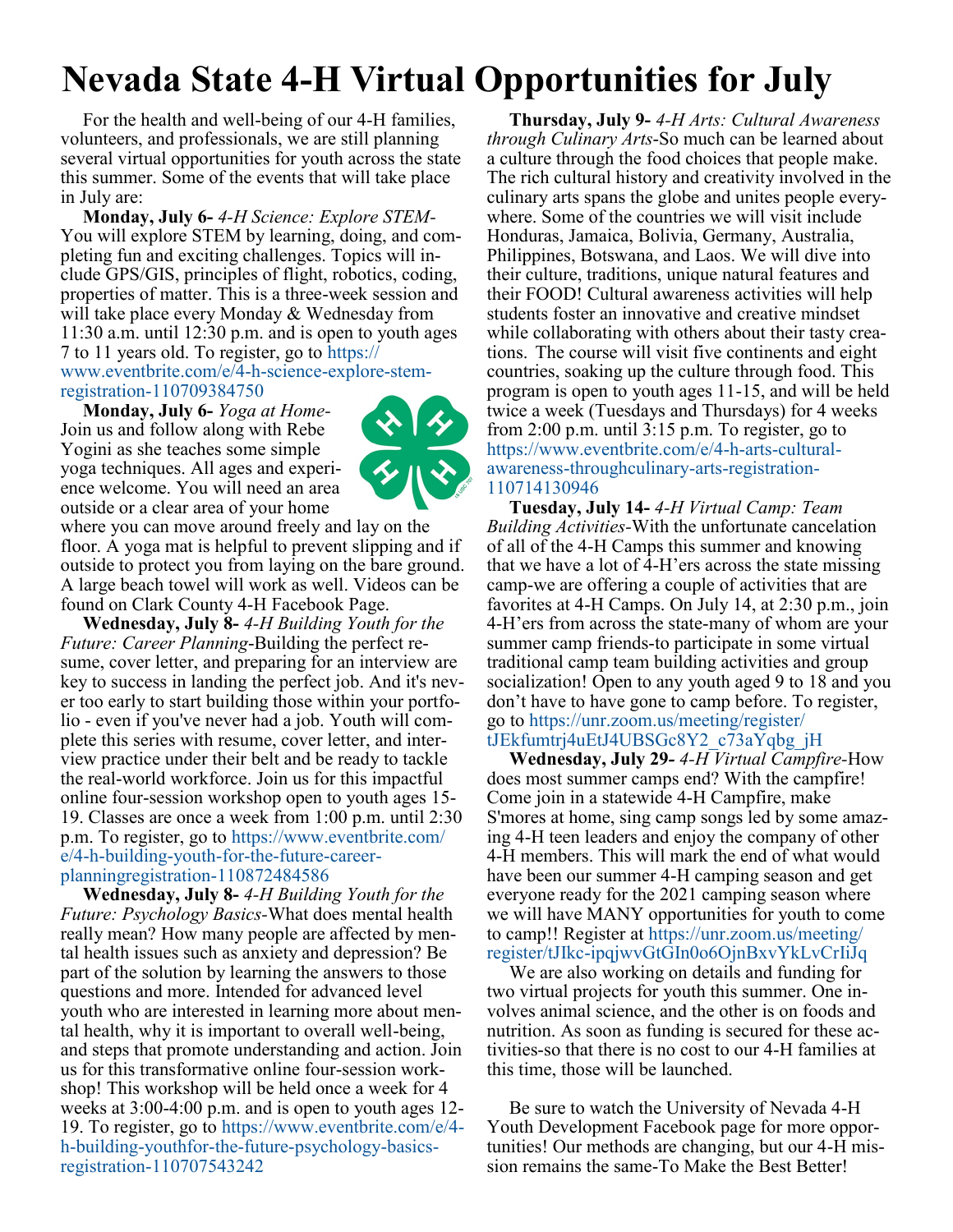### **Deadline for 4-H Cloverbot/ STEM Build Challenge**

All entries for the 4-H Cloverbot and STEM Build Challenges are due by July 15, 2020. There is still time to join in the fun. These activities are open to any youth aged 9 to 11 years old. They involve seven different challenges using building blocks, such as Legos, Megablocks, etc.

Some of the example challenges are building a working catapult, design and build a car that is powered by a balloon, design and build a bridge, etc. To complete these challenges, a photo of the model and the youth (together) will need to be emailed to nevada4h $@$ unce.unr.edu with the youth's name (first and last), county, age, and one sentence describing the model.

For the STEM Challenge, pictures of all seven challenges need to be submitted and youth don't have to complete the challenge seven days in a row but complete all 7 challenges before the deadline. There will be a virtual gallery posted on the State 4-H website and social media sites but only the child's first name will be used.

All youth who complete the challenges will receive a certificate of participation. Challenge guidelines can be found at 4-H Cloverbot Challenge-On the Move: https://bit.ly/2BcHsJh; 4-H Cloverbot Challenge-On the Water: https://bit.ly/3dckWhL; 4-H STEM Build Challenge: https://bit.ly/2Xd8tVA

# SSYLS Still Planned for August

The Lyon County Commissioners and Lyon County Fair Board have approved the continuation of the Silver State Youth Livestock Show (SSYLS) for 2020. It will happen as planned August 14-16, 2020.

The Silver State Youth Livestock Show and Sale is an event of the Lyon County Fair & Rodeo. As



part of the Lyon County Fair and Rodeo events, families will enjoy a Livestock Show, Auction, and youth exhibits.

The 2020 Silver State Youth Livestock Show will be open to all Nevada youth exhibitors, ages 5 to 19 (as per our printed qualifications) and to all those returning out of state exhibitors who have shown at SSYLS in the past 8 years. Unfortunately the show can not accommodate its normal "open to the world" status this year. Due to space constraints it must limit entries.

One change for this year is entries are due July 15, 2020. Lyon County Fair Board is looking forward to putting on an exciting event for the benefit of our exhibitors. For updated and new information go to the website at ssyls.com.

# Paper Clover Campaign Goes Digital

As many of you know this spring, the Tractor Supply Company Spring Paper Clover campaign was postponed because of the COVID pandemic. Now, months later, many of 4-H programs are restricted from in-person programming and stores are still working to minimize face to face customer interaction. So National 4-H Council and Tractor Supply Company (TSC) have decided to go in a different direction, one that doesn't depend on in-person interaction and that wouldn't jeopardize the success of the Fall Paper Clover Campaign by having too many similar customer asks in a short time frame.

As a result, TSC is working with 4-H to host a 100% online fundraising campaign this summer. From July 15-26, 2020 customers can donate at online check out. This should work for both online (shipped) purchases and curbside pickup. The funds

for this will be distributed to local 4-H programs the Fourward Fund.

Instructions and promotional material is still



being finalized, and is not expected until right before the campaign begins.

4-H is using this challenging time to see how digital point of sale fundraising can work so that when we return to "normal" Paper Clovers campaign we can apply those learnings.

The Fall Paper Clover is full steam ahead. The dates are the same as before, October 7-18, 2020. TSC is planning on providing additional promotion to try to make it a huge kickoff to the 4-H year.

In addition, because this is different than our regular Paper Clover campaign and entirely digital, National 4-H does not expect individual clubs and 4-H'ers to participate like normal, just mark your calendars for the fall.

## **Phase 2 Extended Through July**

On Monday, June 29, Gov. Steve Sisolak announced that Nevada will remain in Phase 2 of the Nevada United: Roadmap to Recovery plan, due to the trends in COVID-19 infection rates, the time needed for expanded contact tracing to identify trends, and to analyze the impacts of the new face covering directive. The Governor has signed an emergency directive extending the length of Phase 2 through the end of July.

For 4-H that means that the current rules for facemasks, outdoor meetings, groups no larger than 25 and social distancing will remain in effect for this month. Any changes will be communicated to all members and leaders as they occur.

Details can be found online at Youth Program Policies and Guidelines for COVID 19 Phase 2